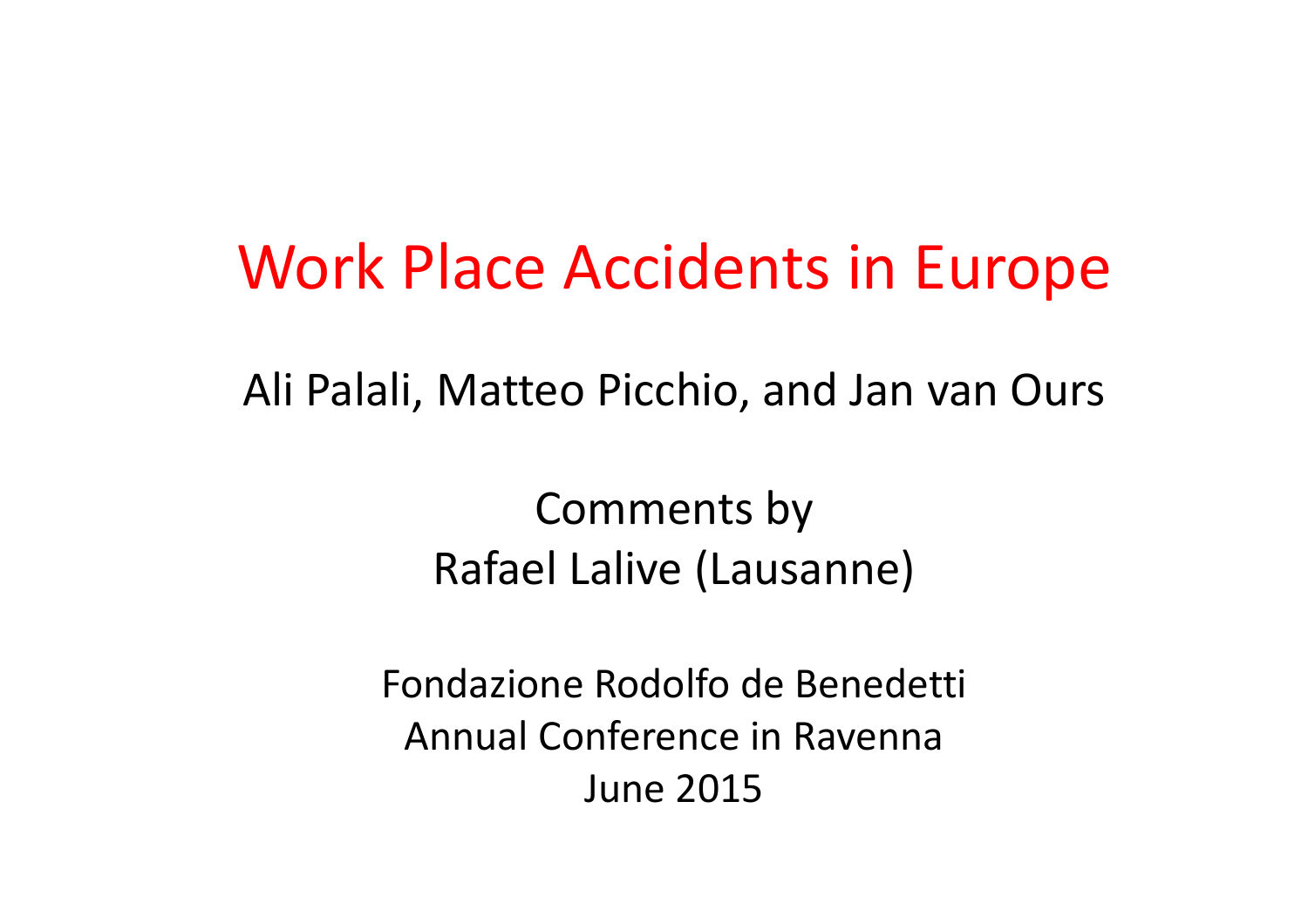### The paper …

- … asks a novel and important question
	- – "Do workers on temporary contracts face higher accident risks?"
- … compiles comprehensive data
	- –Across country, within country, INAIL
- … compelling analysis
	- – $-$  State of the art methods
	- –— Cautious interpretation
- … is a state of the art contribution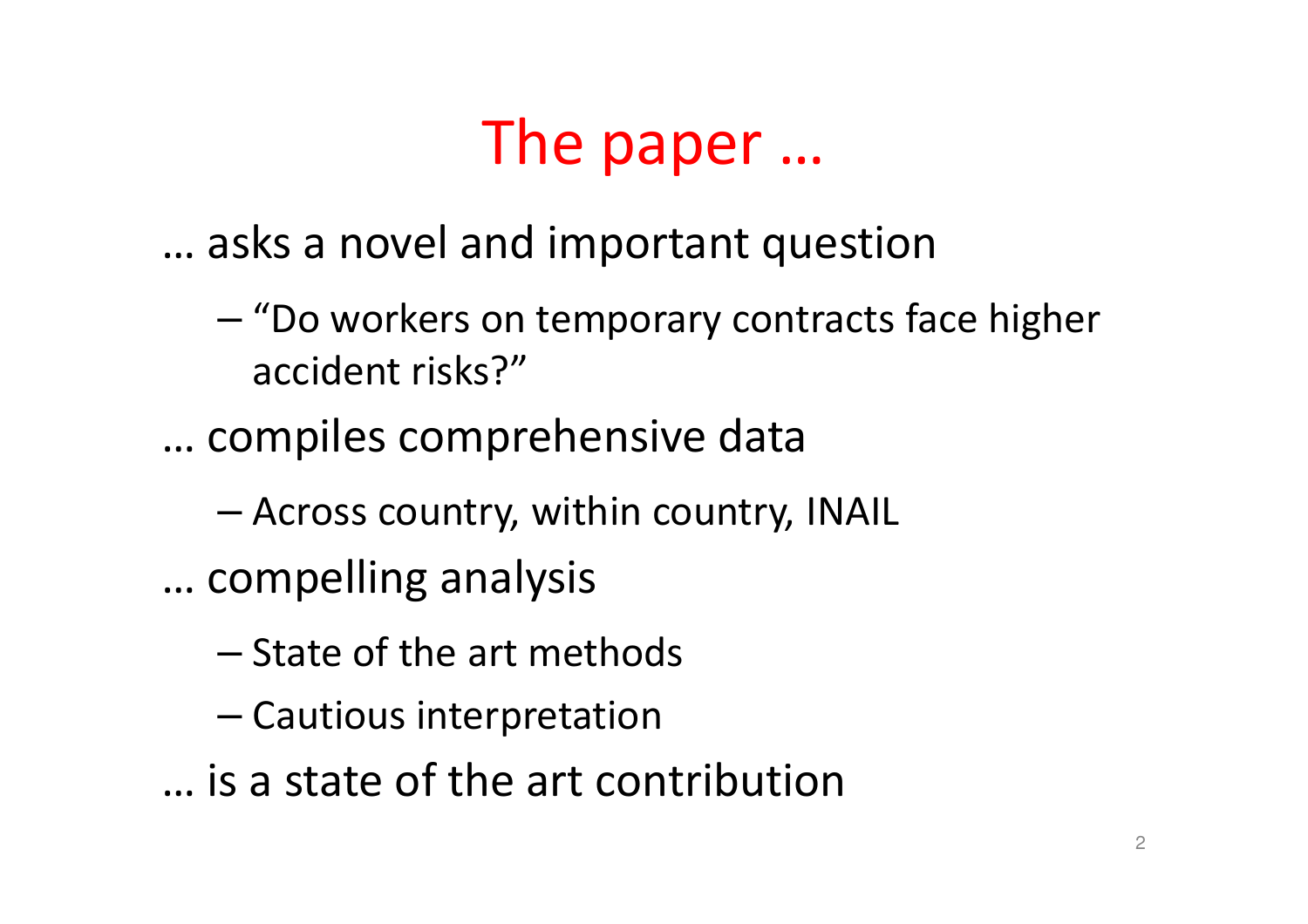# I will discuss …

- Measurement issues
	- – $-$  Getting the denominator right
- The permanent puzzle
	- – Why are permanent jobs sometimes more risky than temporary jobs?
- Why care?
	- –— Competitive benchmark: No
- INAIL data
	- –What it tells us now and what it could tell us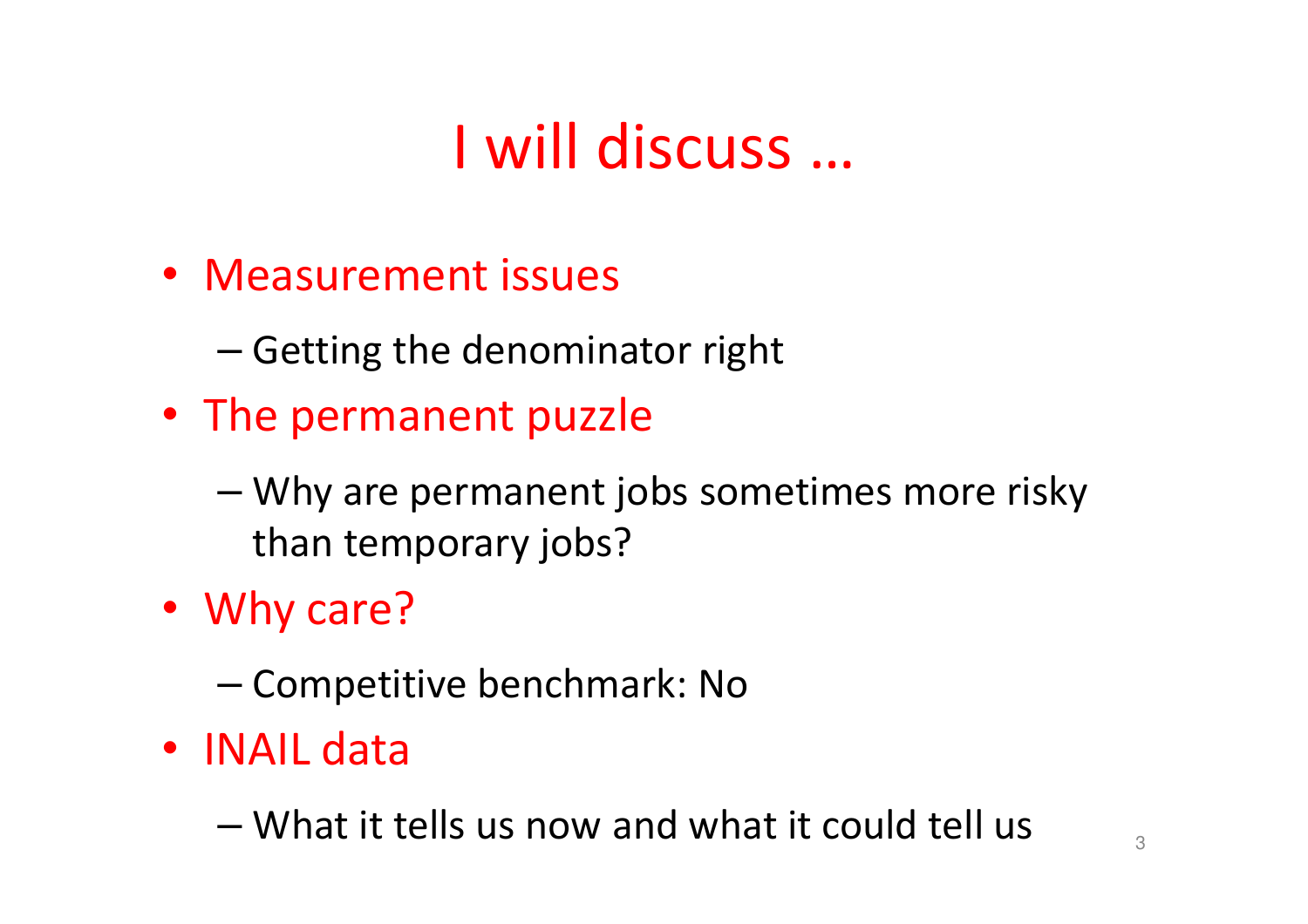#### Measurement issues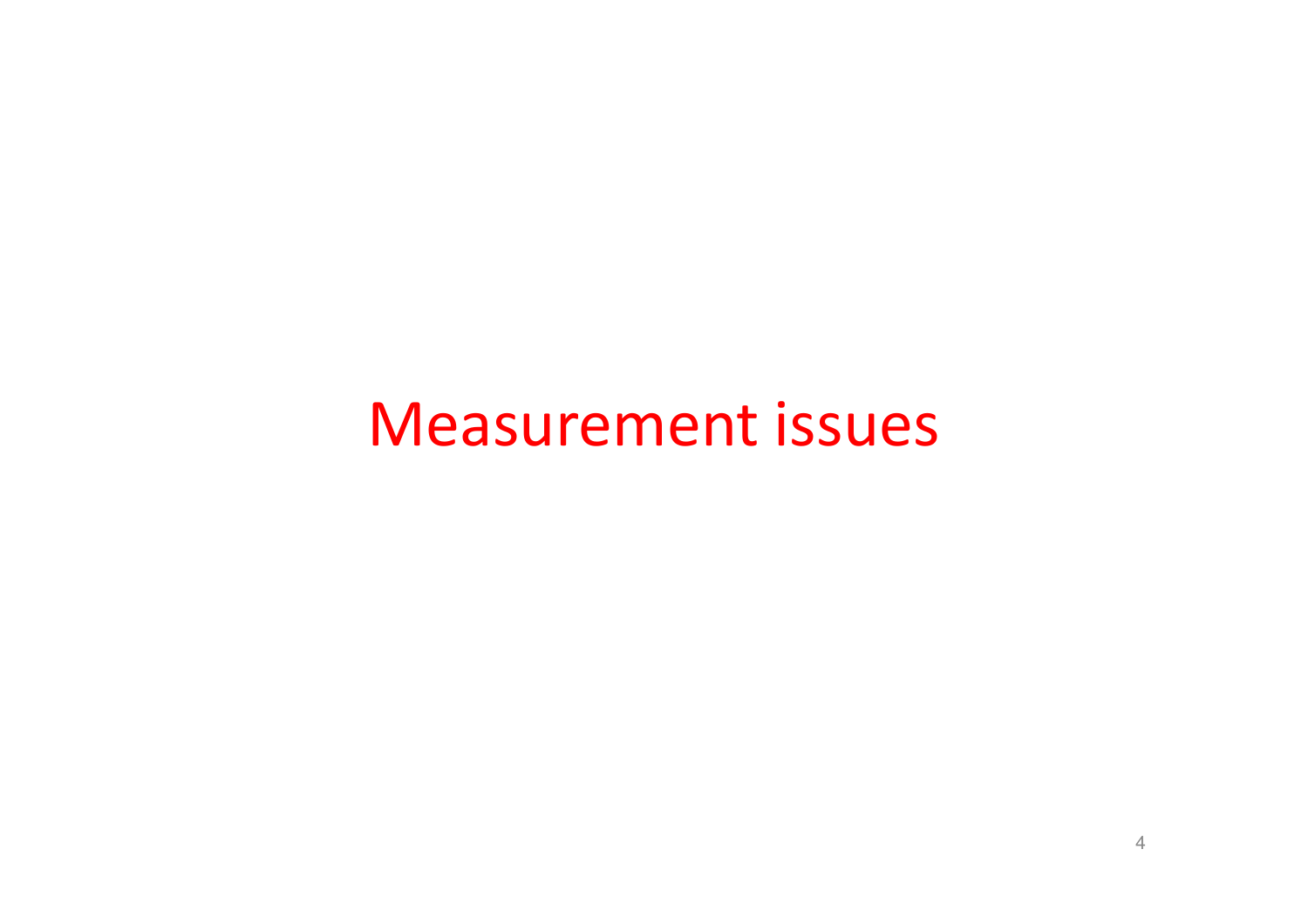# Accidents happen …

(especially in BMX)

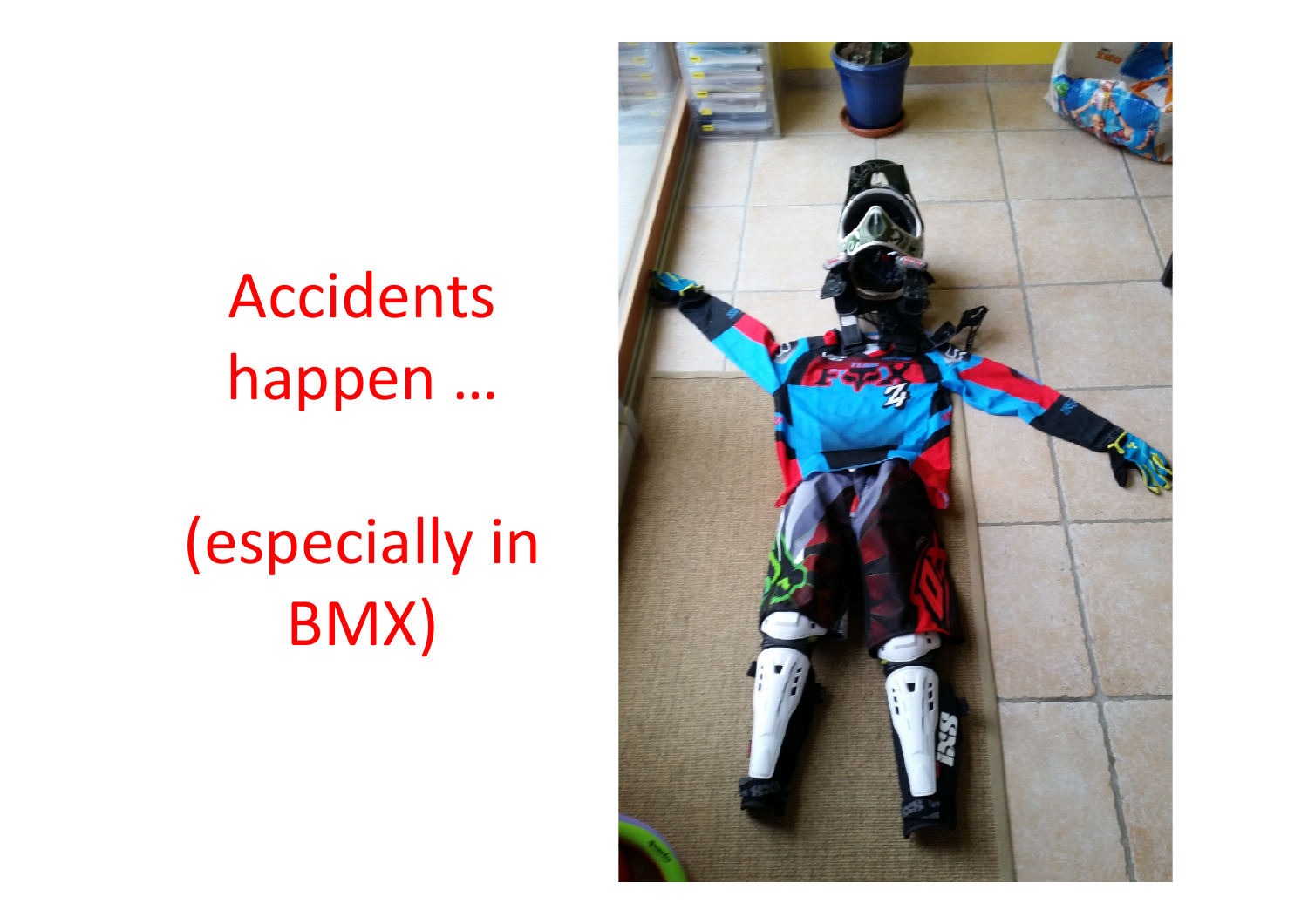### Measurement issues

- WPA = accidents / workers
	- – $-$  Labor utilization fluctuates
	- – Matters for how we interpret more WPA with high GDP result
- WPAs have declined, but what happened to work-related illnesses (and disability)?
- INAIL

–(Too) many deadly accidents?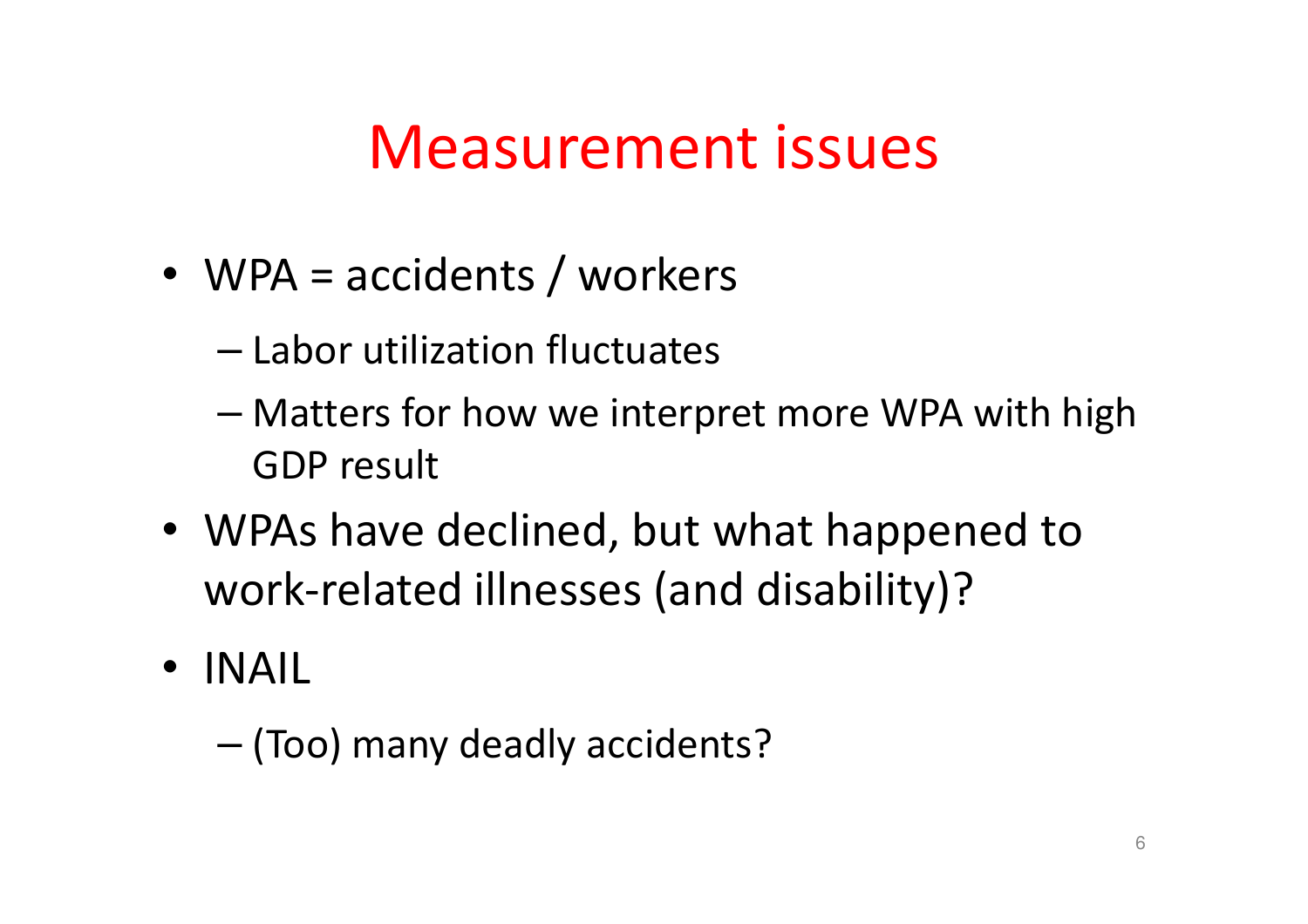### Work got safer …

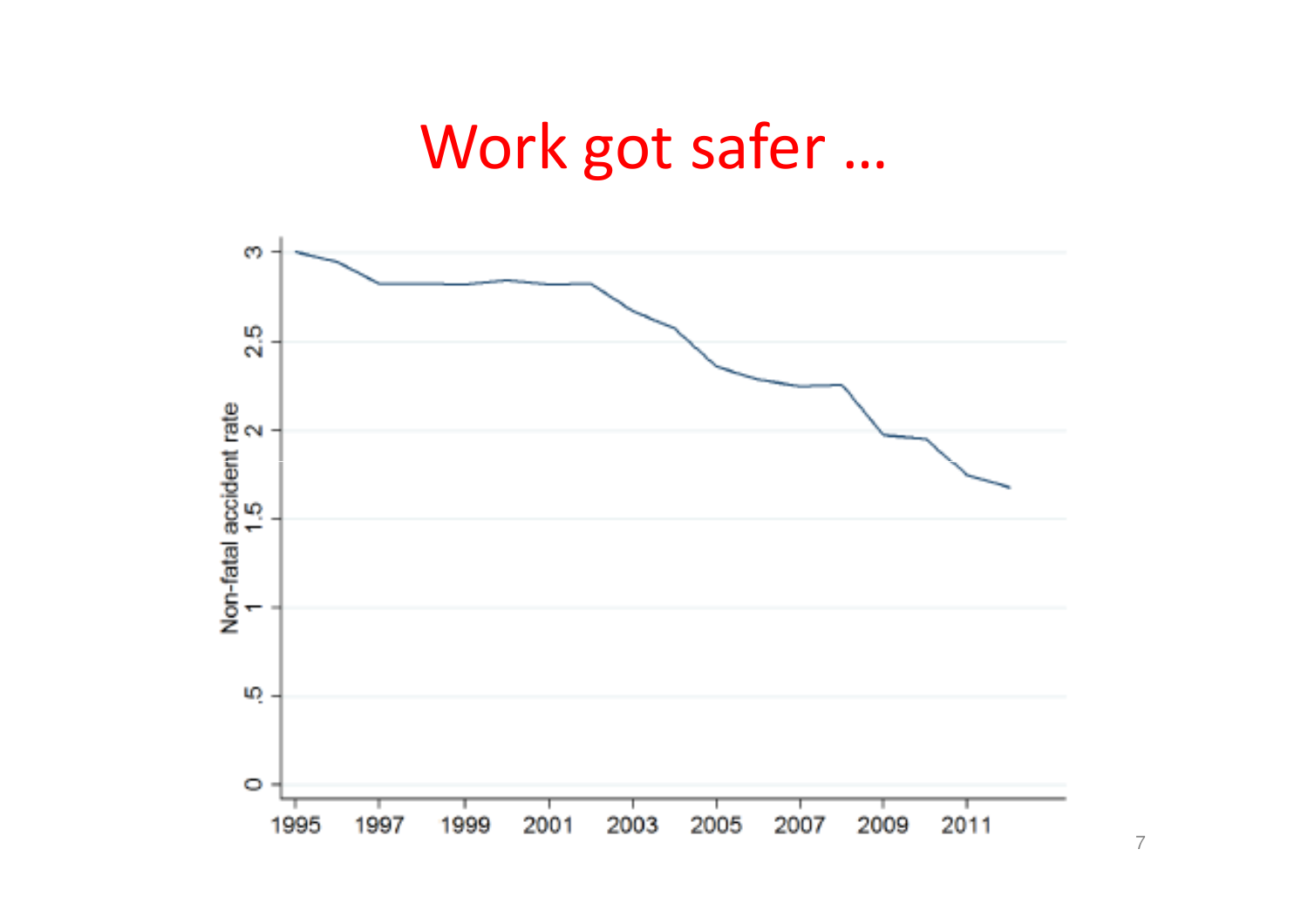### … but less healthy

Figure 4.32: Occurrence of work-related health problems in persons that work or worked previously by year (%)



Source: LFS ad hoc module 1999 and 2007-9 countries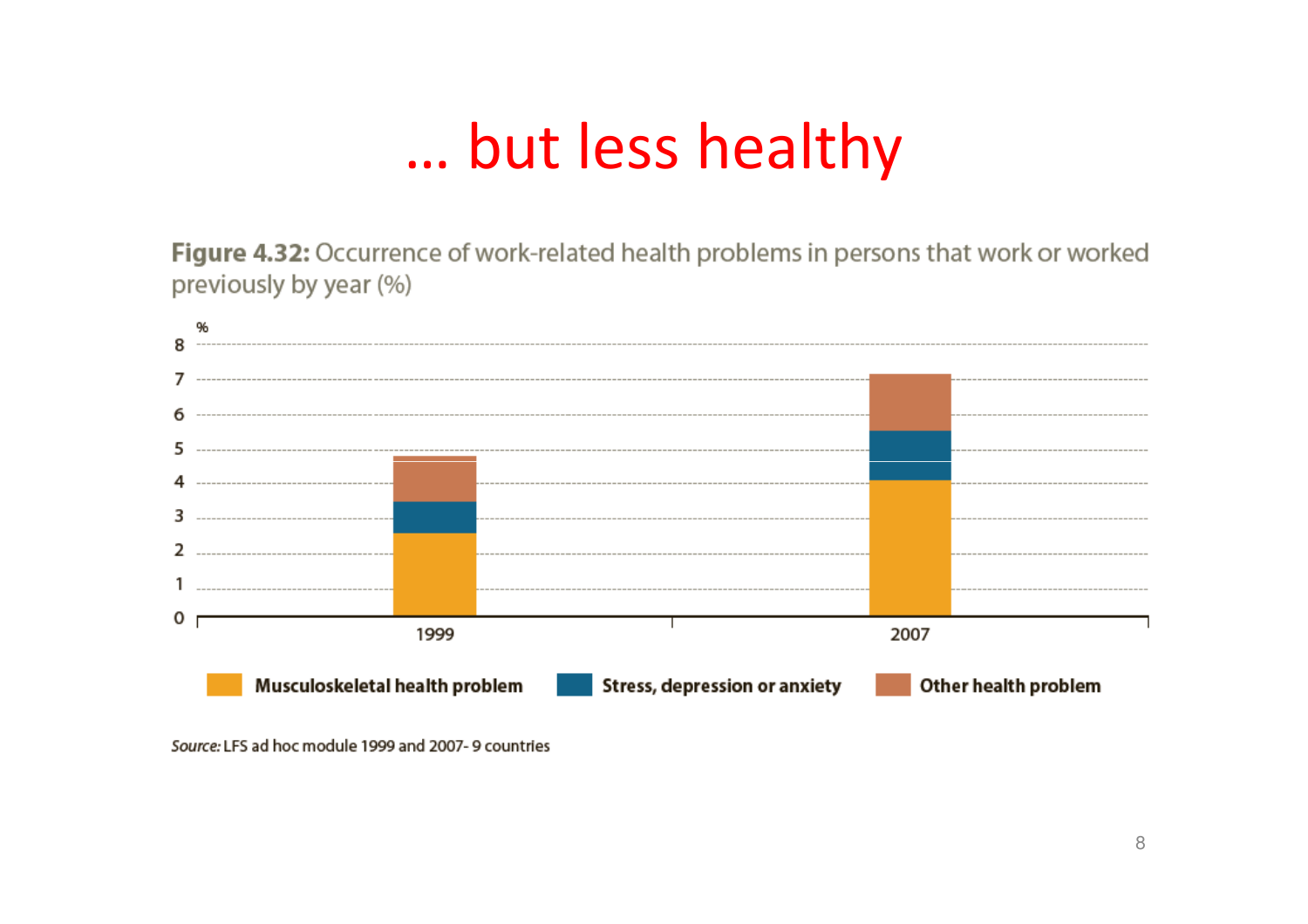#### The Permanent Puzzle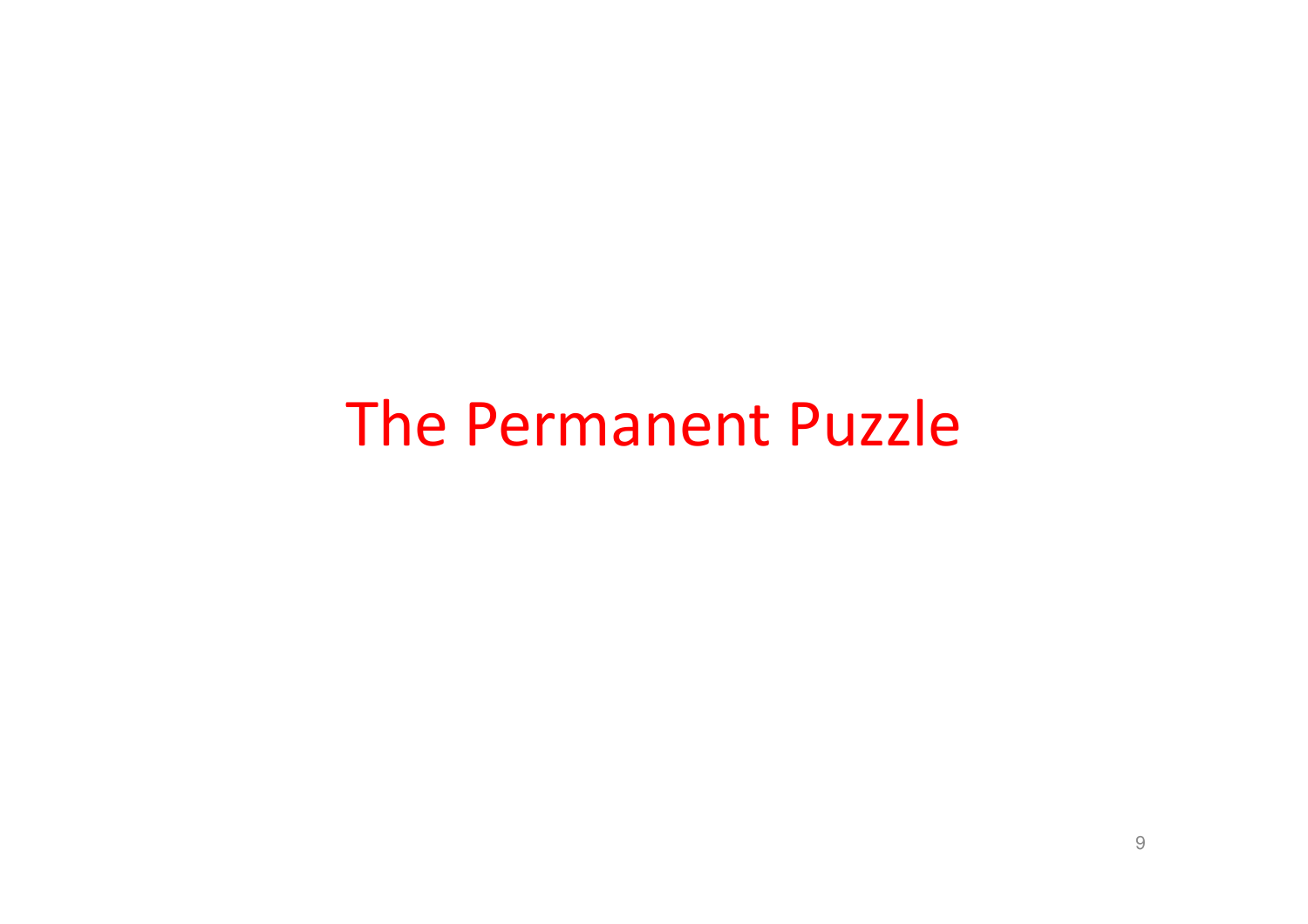### The Permanent Puzzle

- Why are permanent jobs more risky than temporary ones in Italy and Sweden and not in Spain and the Netherlands?
	- –Measurement issue? Incidence vs duration
	- – Unemployment benefits? Temporary worker in Italy has very BAD outside option.
	- –Accident insurance? Same line of reasoning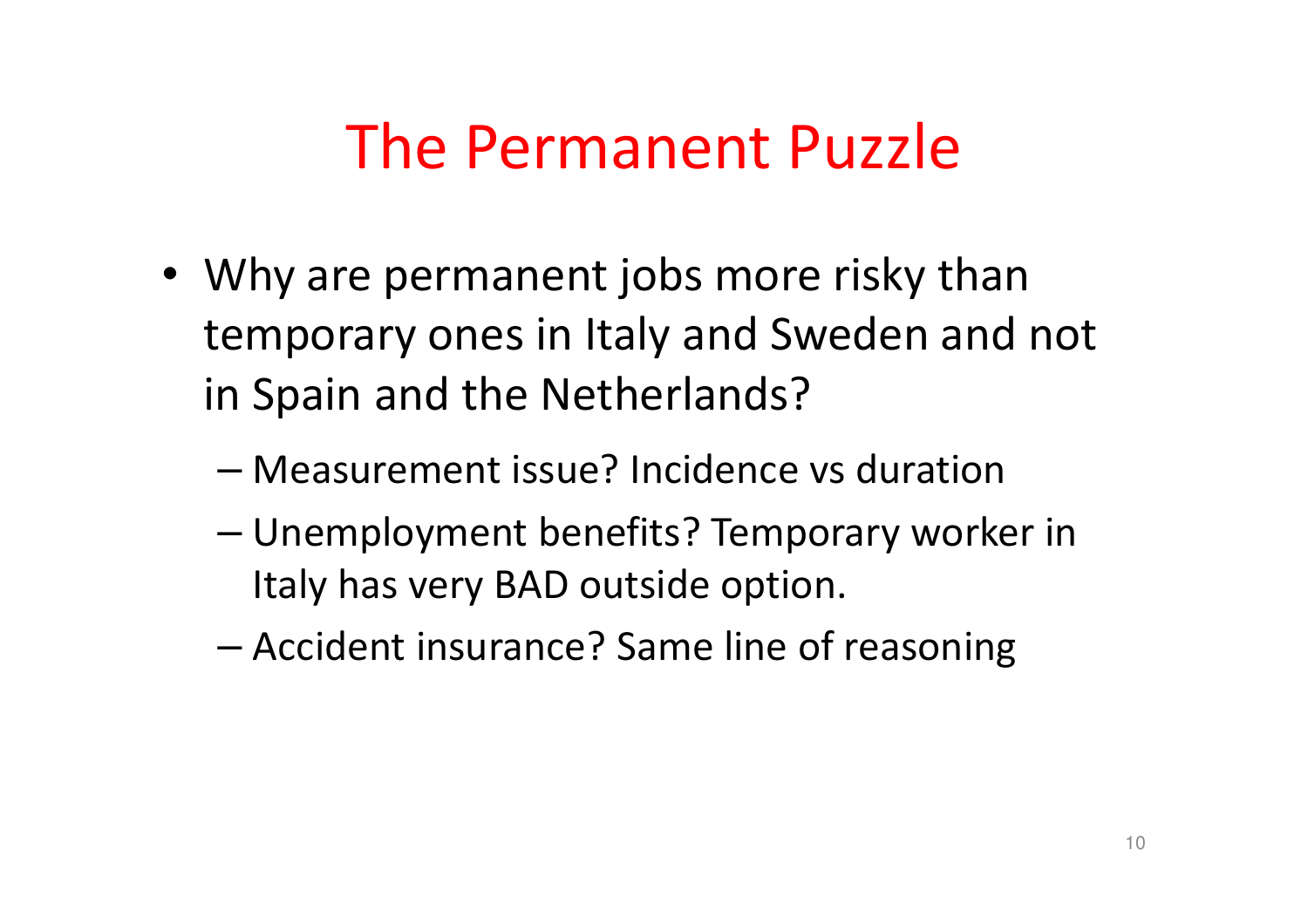# Why care?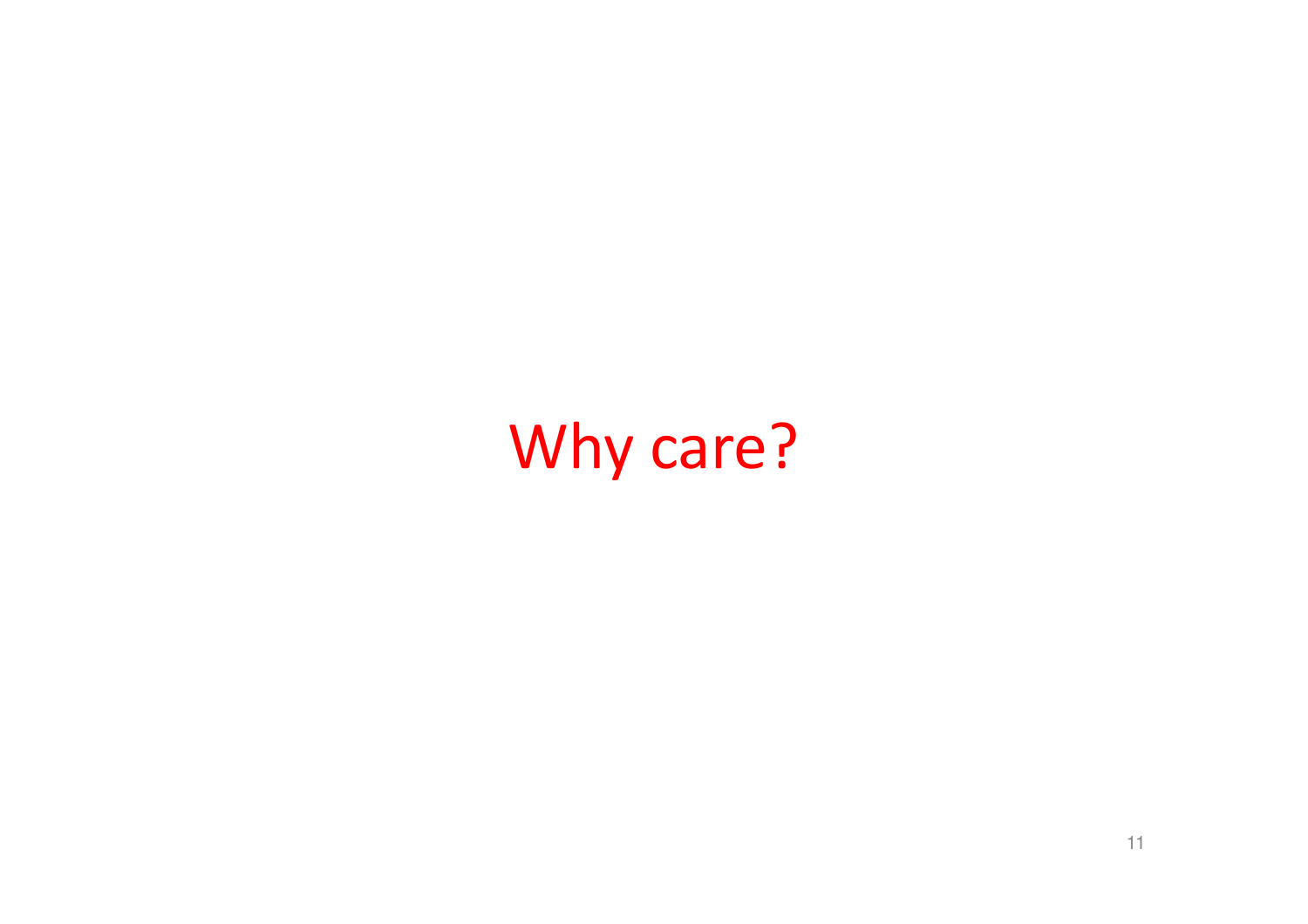# Why look at WPA?

- Competitive benchmark
	- –Workers "shop" for risky and safe jobs
	- –— Firms offer safe or risky jobs
	- –Market offers higher wage for higher risk
- Real world
	- – Markets and people are imperfect: frictions, inattention, low probability events, …
	- –— State intervention: Regulations, insurance
	- – ( "Economics of Imperfect Labor Markets" by Tito Boeri and Jan van Ours)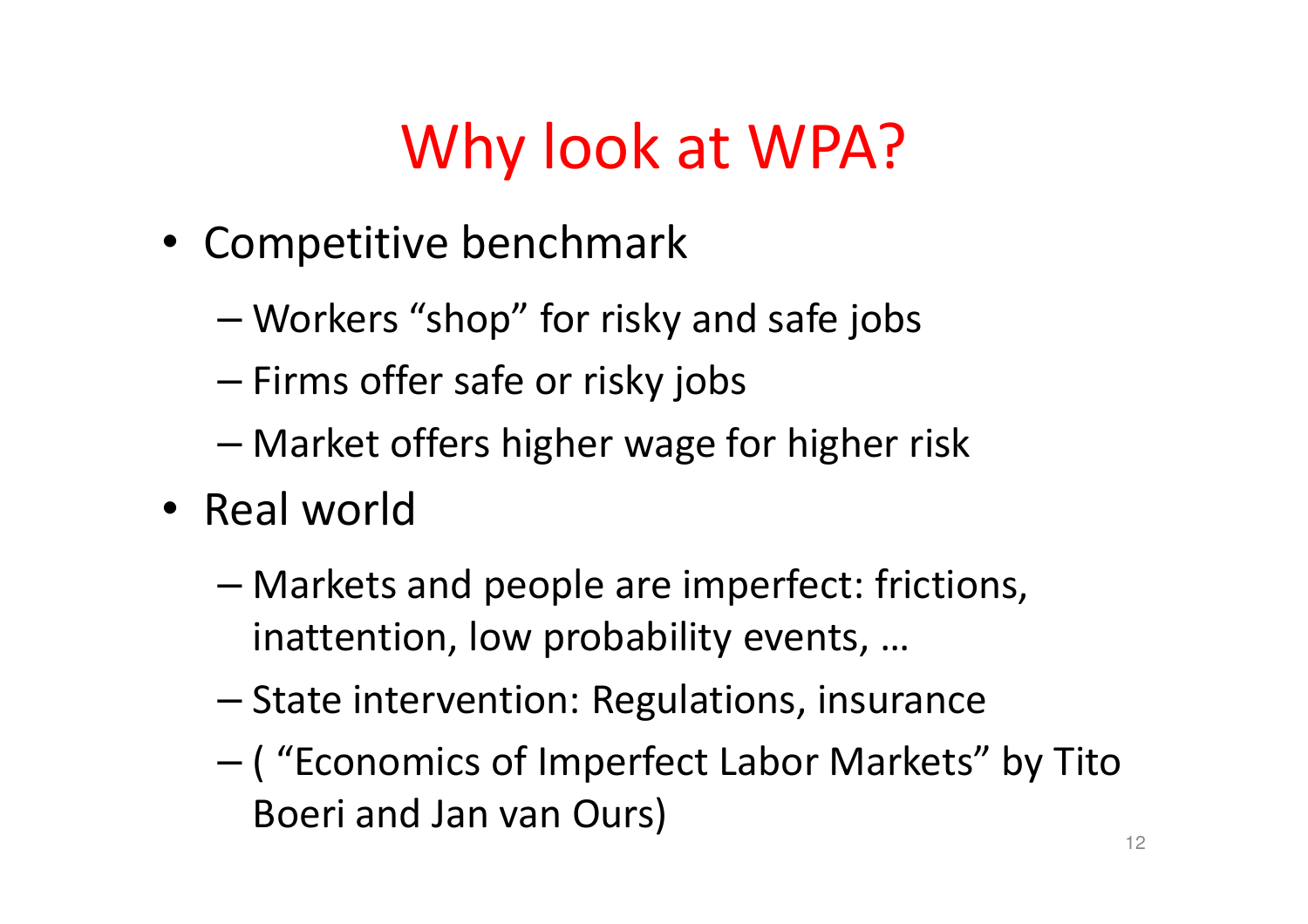## Is there a need for intervention?

- Who compensates?
	- –Market compensates via wage
	- –— State compensates via insurance
- How much is enough?
	- – Perfect world: worker indifferent between safe and risky jobs
	- – $-$  How much do workers like risky and safe jobs?
	- – $-$  Indifferent: No further intervention needed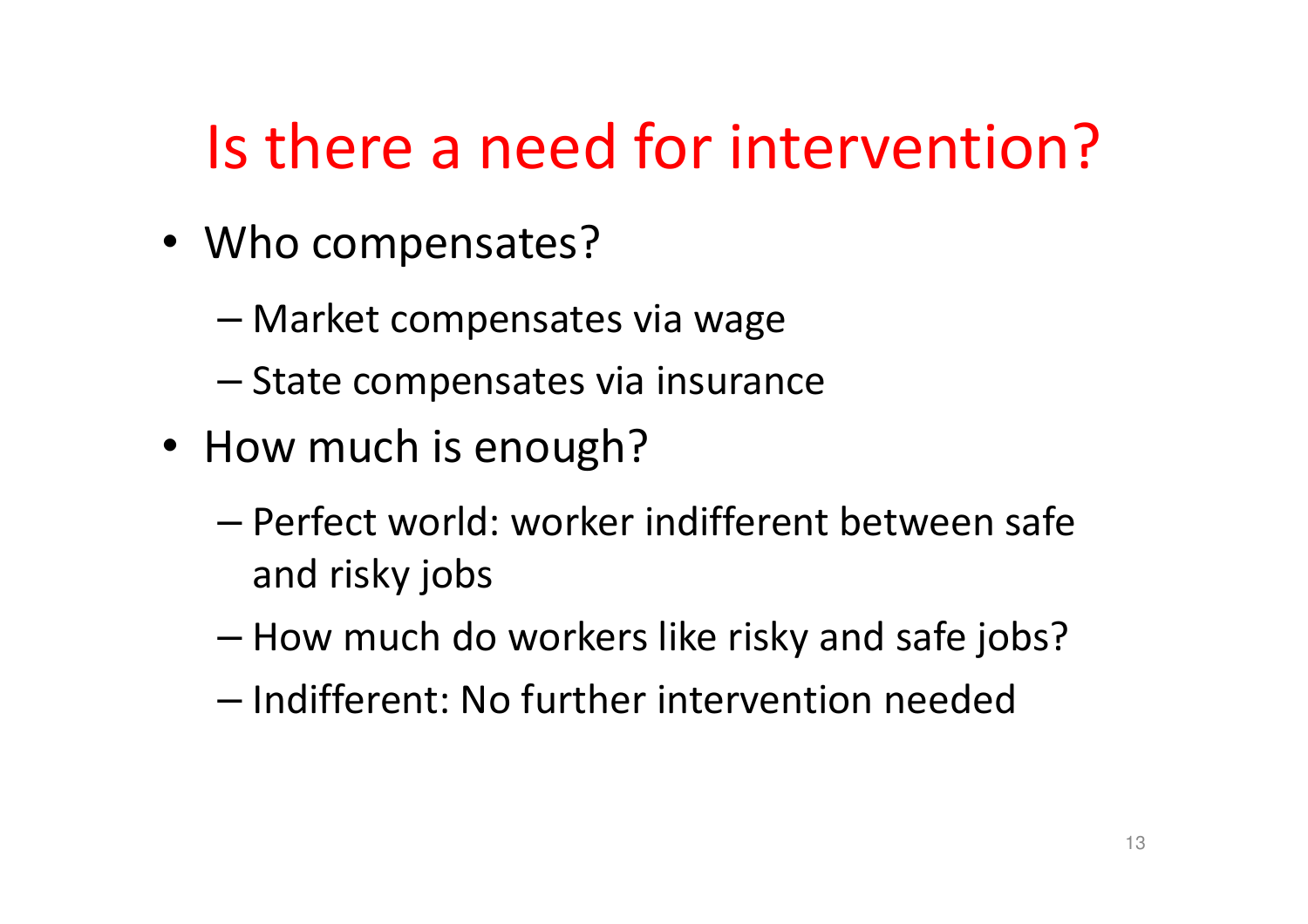### Data

- NLSY
	- –7,646 workers, 2,222 dual job holders
	- –1994 – <sup>2000</sup>
	- –— Job satisfaction
- Work-place accidents (BLS)
	- – Non-fatal workplace injuries and illnesses per 100 FTE workers by industry

(Details in Lalive (2007), Do wages compensate for workplace disamenities? on www.lalive.org/research)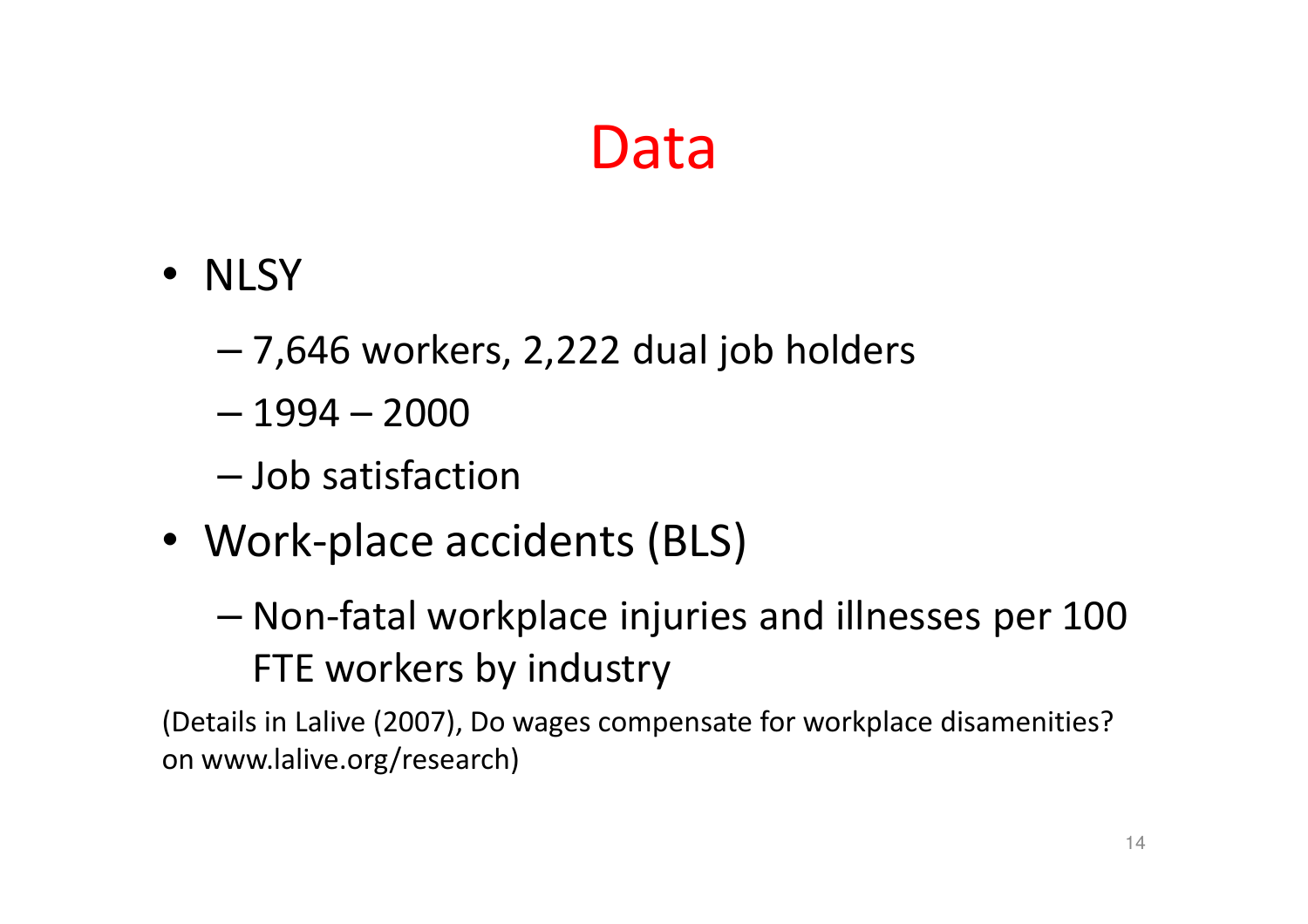### Job Satisfaction and WPA



Figure shows job satisfaction (deviation from individual mean) vs injuries or illnesses (rate per 100 FTE workers) for the U.S.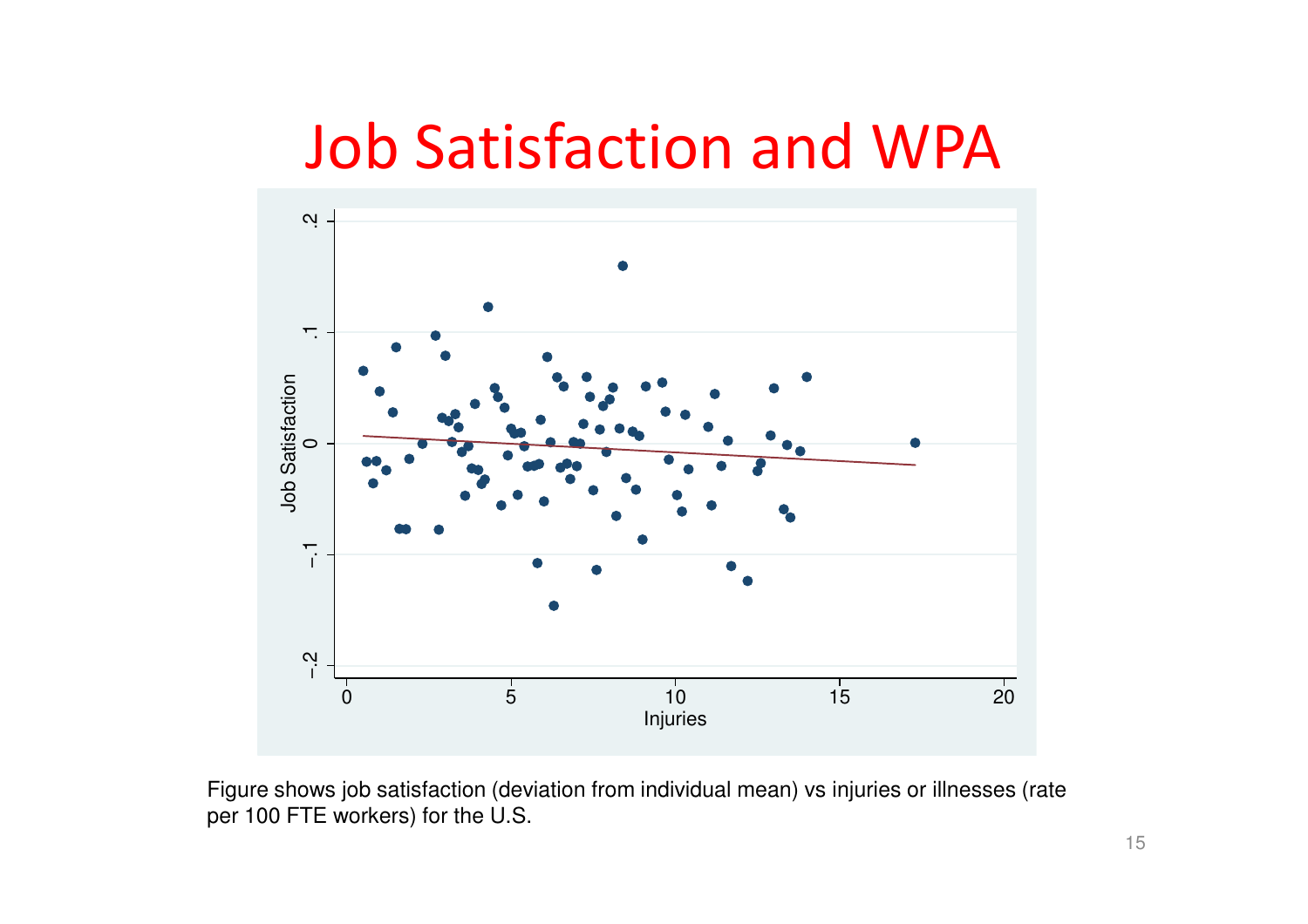### **Estimates**

|           | pOLS        | indFE       | indYrFE    |
|-----------|-------------|-------------|------------|
| injuries  | $-0.015***$ | $-0.013***$ | $-0.021*$  |
|           | (0.002)     | (0.003)     | (0.009)    |
| tenure    | $-0.002$    | $-0.021***$ | $-0.015**$ |
|           | (0.001)     | (0.002)     | (0.005)    |
| R-squared | 0.007       | 0.015       | 0.015      |
| N         | 23621       | 23621       | 23621      |

pOLS is pooled OLS, indFE adds fixed effects per individual, indYrFE adds fixed effects per individual and year. All estimates include year fixed effects.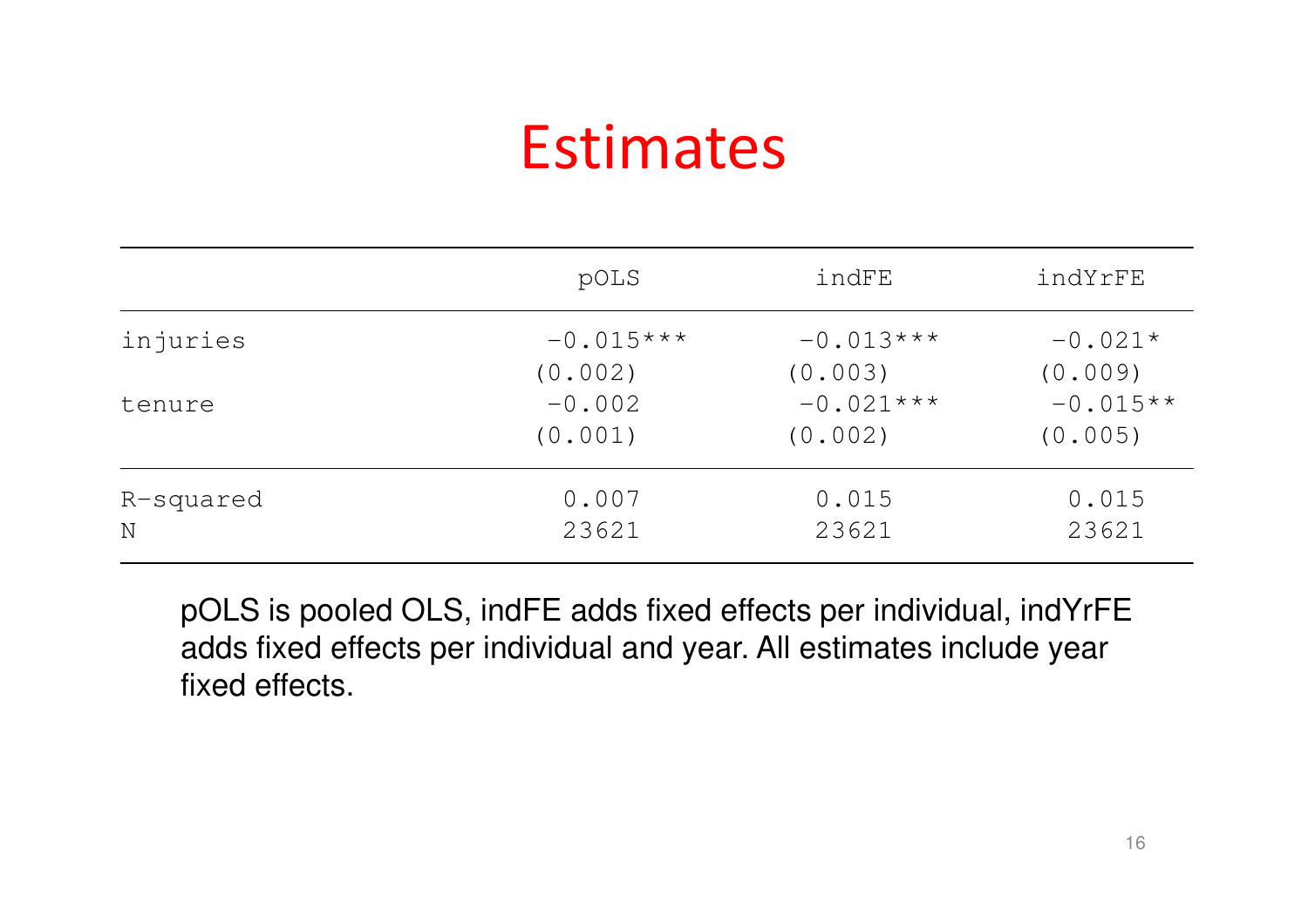### INAIL data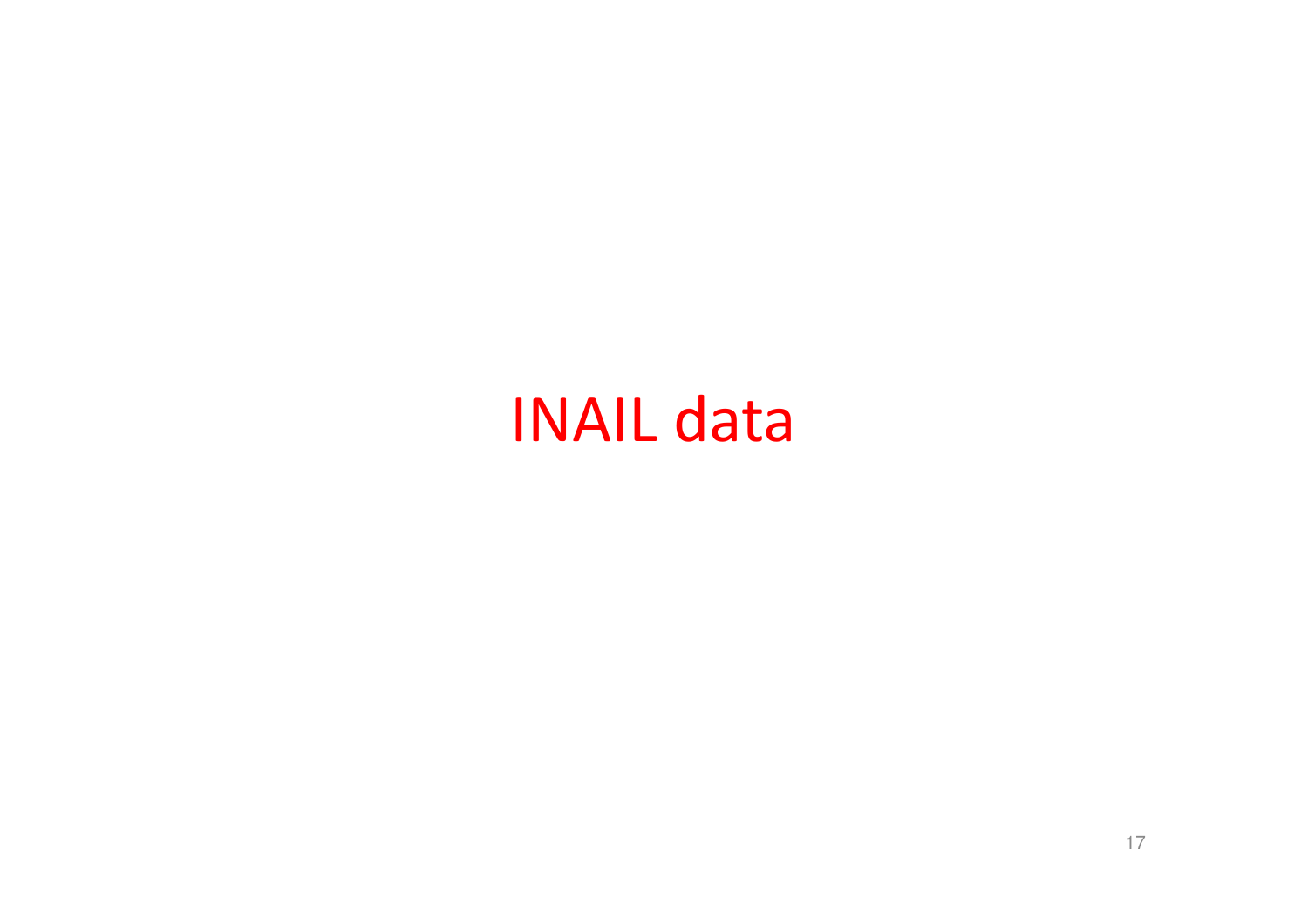# This data is great!

- PPvO explore INAIL data
	- –— Interesting results on temporary workers
	- – $-$  Full worker firm fixed effects analysis
- Where could we go from here?
	- – $-$  Link INAIL with employment records
		- Assess risk incidence and duration
	- – $-$  Link INAIL with information on wages
		- Explore risk wage tradeoff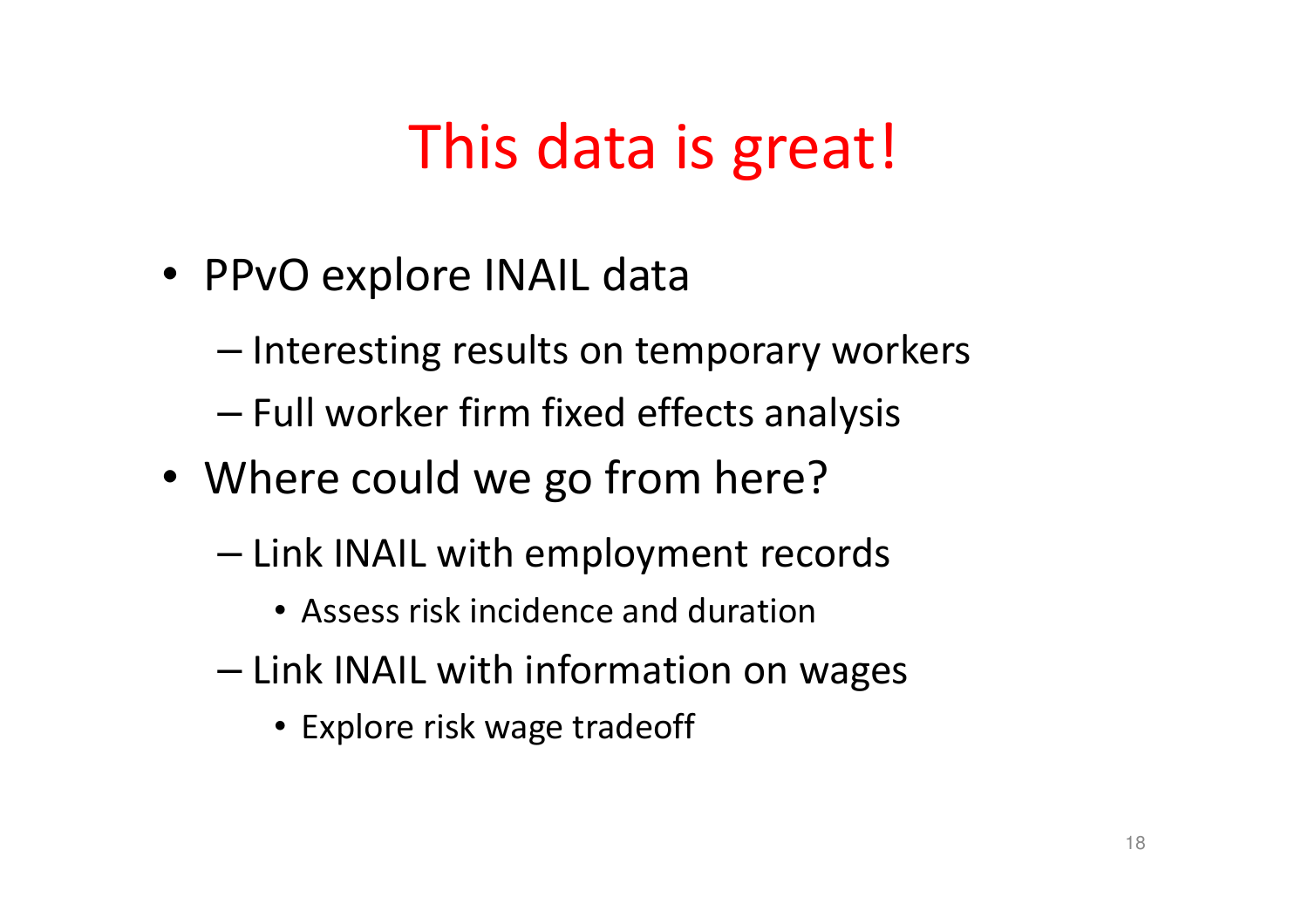#### Thanks for your attention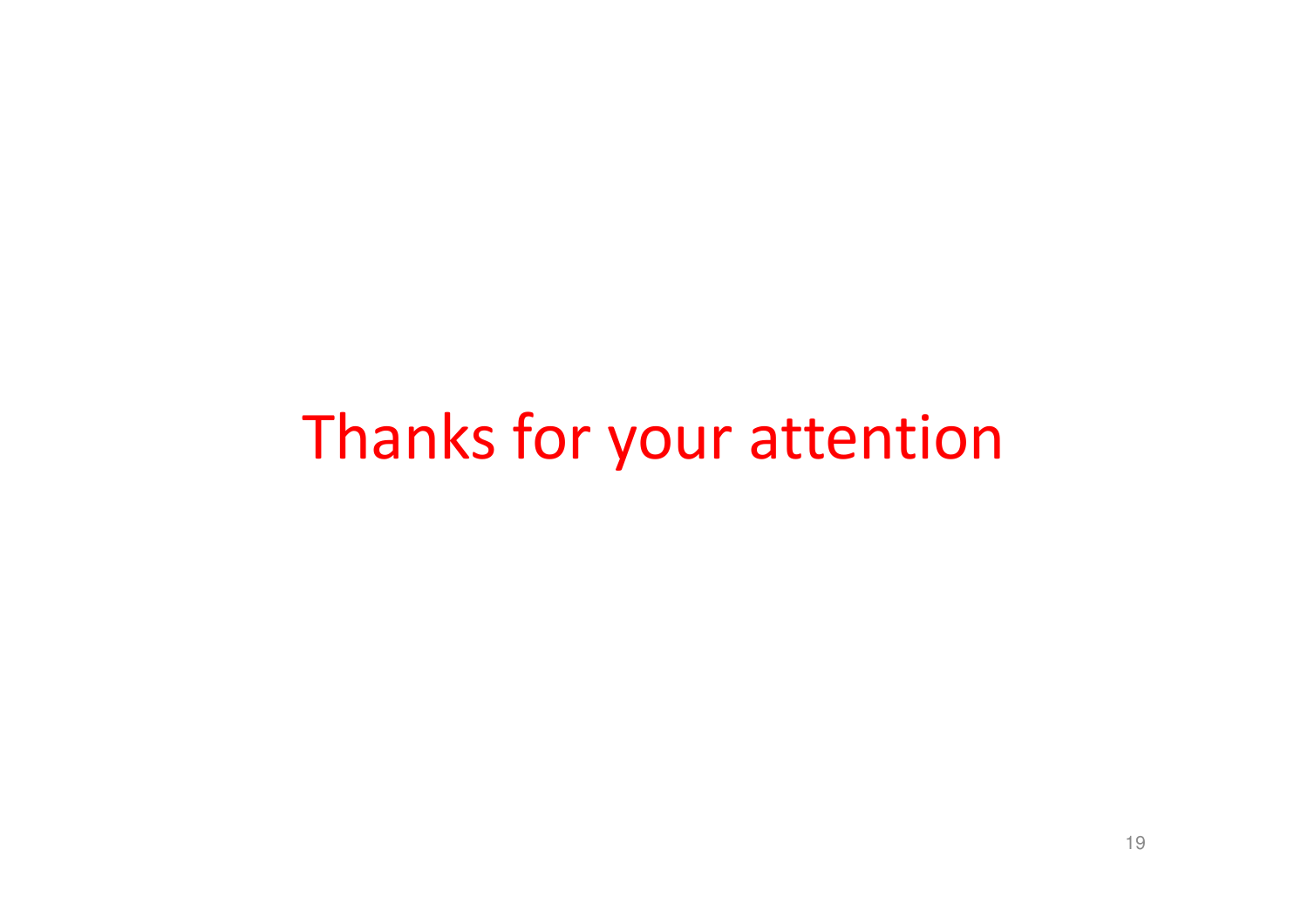### Our attempt at this

- Austrian social security data (ASSD)
	- –— Accidents
	- – $-$  Employment and wage information
	- – $-$  Over an extended period of time
- (Details: see Lalive, Ruf, and Zweimüller (2006), onwww.lalive.org/research)